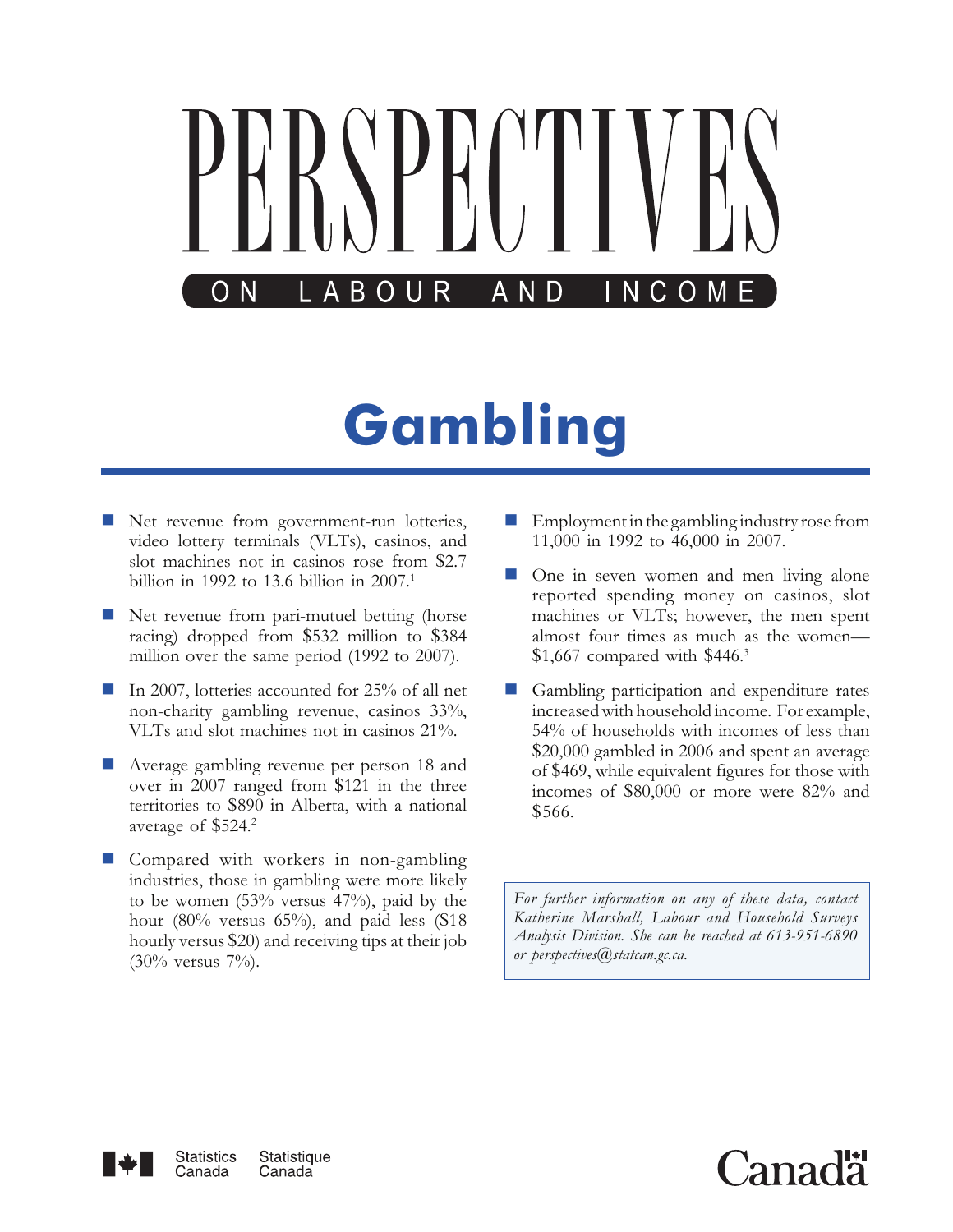#### Gambling



## Net revenue from government-run gambling has increased steadily

1. Refers to ones found outside government-run casinos. Source: Statistics Canada, National Accounts.

#### Gambling revenues and profits

|                                             | Gambling<br>revenue <sup>1</sup> |        | Gambling<br>profit <sup>2</sup> |       | Share of<br>total revenue <sup>3</sup> |      | Revenue per<br>capita (18 and over) <sup>4</sup> |      |
|---------------------------------------------|----------------------------------|--------|---------------------------------|-------|----------------------------------------|------|--------------------------------------------------|------|
|                                             | 1992                             | 2007   | 1992                            | 2007  | 1992                                   | 2005 | 1992                                             | 2007 |
|                                             |                                  |        | \$ millions (current)           |       |                                        | $\%$ |                                                  | \$   |
| Canada                                      | 2,734                            | 13,649 | 1,680                           | 7,058 | 1.9                                    | 4.8  | 128                                              | 524  |
| Newfoundland and Labrador                   | 80                               | 189    | 42                              | 106   | 2.3                                    | 3.2  | 189                                              | 461  |
| Prince Edward Island                        | 20                               | 42     | 7                               | 13    | 2.7                                    | 3.0  | 209                                              | 388  |
| Nova Scotia                                 | 125                              | 320    | 72                              | 148   | 2.8                                    | 4.3  | 180                                              | 425  |
| New Brunswick                               | 117                              | 214    | 49                              | 123   | 2.7                                    | 3.2  | 209                                              | 353  |
| Quebec                                      | 693                              | 2,775  | 472                             | 1,425 | 1.8                                    | 4.5  | 128                                              | 450  |
| Ontario                                     | 853                              | 4,699  | 529                             | 1,658 | 1.9                                    | 5.3  | 106                                              | 468  |
| Manitoba                                    | 153                              | 566    | 105                             | 354   | 2.5                                    | 5.2  | 186                                              | 624  |
| Saskatchewan                                | 62                               | 530    | 39                              | 316   | 1.1                                    | 5.1  | 86                                               | 696  |
| Alberta                                     | 225                              | 2,386  | 125                             | 1,828 | 1.6                                    | 5.2  | 118                                              | 890  |
| British Columbia                            | 403                              | 1,919  | 239                             | 1,081 | 2.2                                    | 4.5  | 153                                              | 545  |
| Yukon, Northwest Territories<br>and Nunavut | 5                                | 9      |                                 | 6     | 0.3                                    | 0.3  | 82                                               | 121  |

1. Total revenue from wagers on government-controlled lotteries, casinos and VLTs, minus prizes and winnings.

2. Net income of provincal governments from total gambling revenue, less operating and other expenses (see Data sources and definitions).

3. The 2005 share of total revenue calculation is based on 2005 gambling revenue and 2005 total provincial revenue. The 2006 provincial revenue

will be available autumn 2008.

4. Persons 18 and over were selected as this is the legal age of gambling in most provinces.

Sources: Statistics Canada, National Accounts, Public Institutions (Financial management statistics) and post-censal population estimates.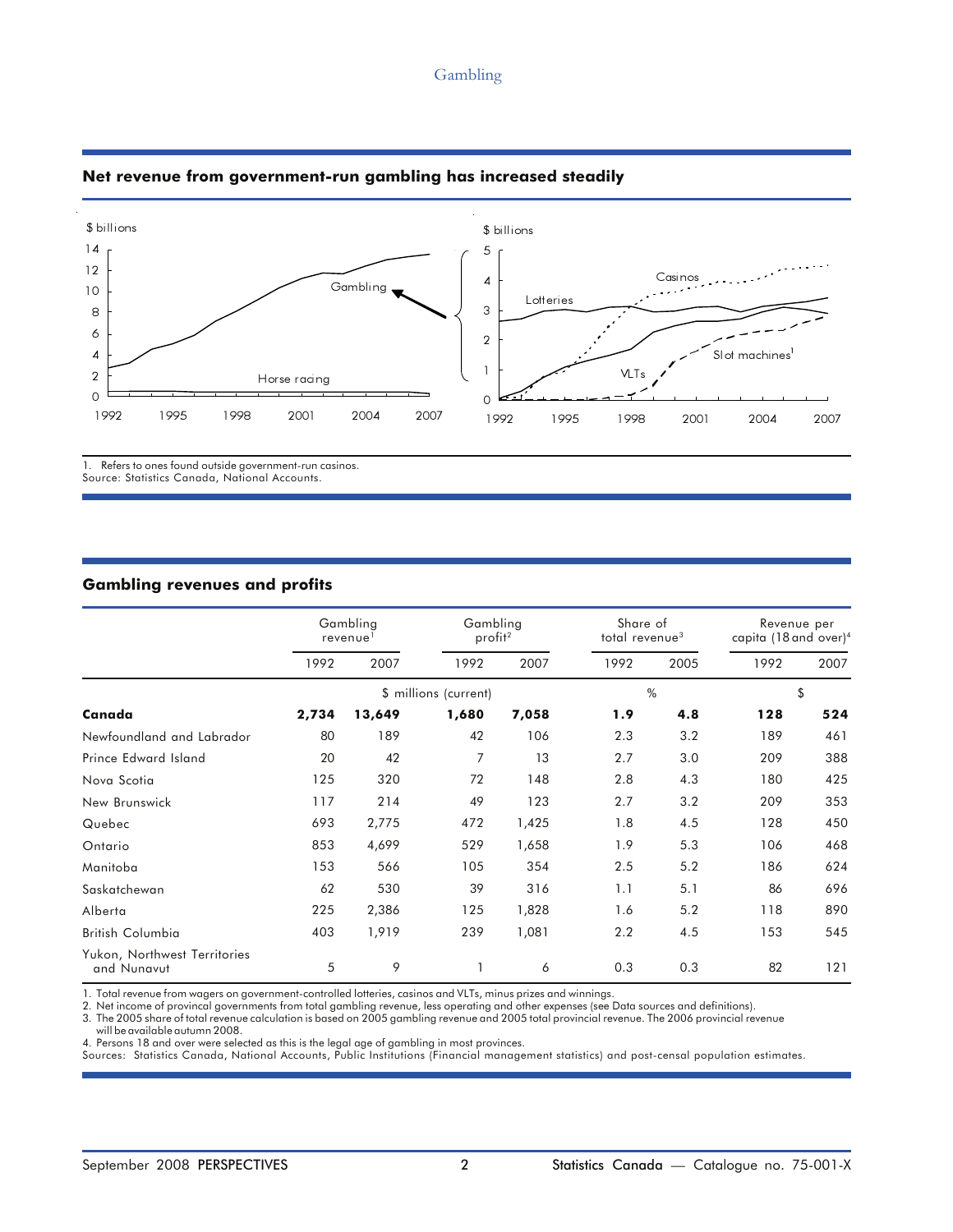|                           | Gambling |          |          | Non-gambling |  |
|---------------------------|----------|----------|----------|--------------|--|
|                           | 1992     | 2007     | 1992     | 2007         |  |
|                           |          |          | thousand |              |  |
| <b>Total employed</b>     | 11       | 46       | 12,720   | 16,820       |  |
| Sex                       |          |          | $\%$     |              |  |
| Men                       | 35       | 47       | 55       | 53           |  |
| Women                     | 65       | 53       | 45       | 47           |  |
| Age                       |          |          |          |              |  |
| 15 to 34                  | 57       | 42       | 45       | 37           |  |
| 35 and over               | 43       | 58       | 55       | 63           |  |
| <b>Education</b>          |          |          |          |              |  |
| High school or less       | 66       | 48       | 57       | 41           |  |
| Postsecondary certificate |          |          | 27       |              |  |
| or diploma                | 21<br>13 | 38<br>14 | 16       | 35<br>24     |  |
| University degree         |          |          |          |              |  |
| <b>Work status</b>        |          |          |          |              |  |
| Full-time                 | 60       | 84       | 81       | 82           |  |
| Part-time                 | 40       | 16       | 19       | 18           |  |
| <b>Provinces</b>          |          |          |          |              |  |
| Atlantic provinces        | 8        | 3        | 7        | 7            |  |
| Quebec                    | F        | 14       | 24       | 23           |  |
| Ontario                   | 28       | 46       | 39       | 39           |  |
| Prairie provinces         | 30       | 18       | 17       | 18           |  |
| British Columbia          | 25       | 19       | 13       | 13           |  |
| <b>Class of worker</b>    |          |          |          |              |  |
| Employee                  | 99       | 99       | 85       | 84           |  |
| Self-employed             | F        | F        | 15       | 16           |  |

#### Characteristics of workers **Gambling outpaced other industries**



1. The price, at basic prices, of the goods and services produced. The GDP figures for the gambling industry refer strictly to wagering activities, such as lottery ticket sales, VLT receipt sales, and bets at casinos. Other economic spinoffs, such as hotel and restaurant business, security services, or building and equipment maintenance are not included. Sources: Statistics Canada, Labour Force Survey; National Accounts.

## Characteristics of jobs

|                                                                            | Gambling       |                |                      | Non-gambling   |
|----------------------------------------------------------------------------|----------------|----------------|----------------------|----------------|
|                                                                            | 1997           | 2007           | 1997                 | 2007           |
| Employees <sup>1</sup>                                                     | 33             | 45             | thousand<br>11,323   | 14,206         |
| Unionized <sup>2</sup><br>Non-unionized                                    | 29<br>71       | 26<br>74       | $\%$<br>34<br>66     | 32<br>68       |
| Permanent job<br>Temporary job                                             | 91<br>9        | 92<br>8        | 89<br>11             | 87<br>13       |
| Usually receive tips<br>No tips                                            | 27<br>73       | 30<br>70       | 93                   | 93             |
| Paid by the hour<br>Not paid hourly                                        | 80<br>20       | 80<br>20       | 61<br>39             | 65<br>35       |
| Average hourly earnings <sup>3</sup><br>Men: full-time<br>Women: full-time | 13.51<br>13.04 | 20.57<br>17.42 | \$<br>17.83<br>14.79 | 23.25<br>19.90 |

1. More detailed questions on employees were introduced with the 1997 revision of the Labour Force Survey.

2. Includes persons who are not union members, but whose jobs are covered by collective agreements.

3. Includes tips and commissions.

Source: Statistics Canada, Labour Force Survey.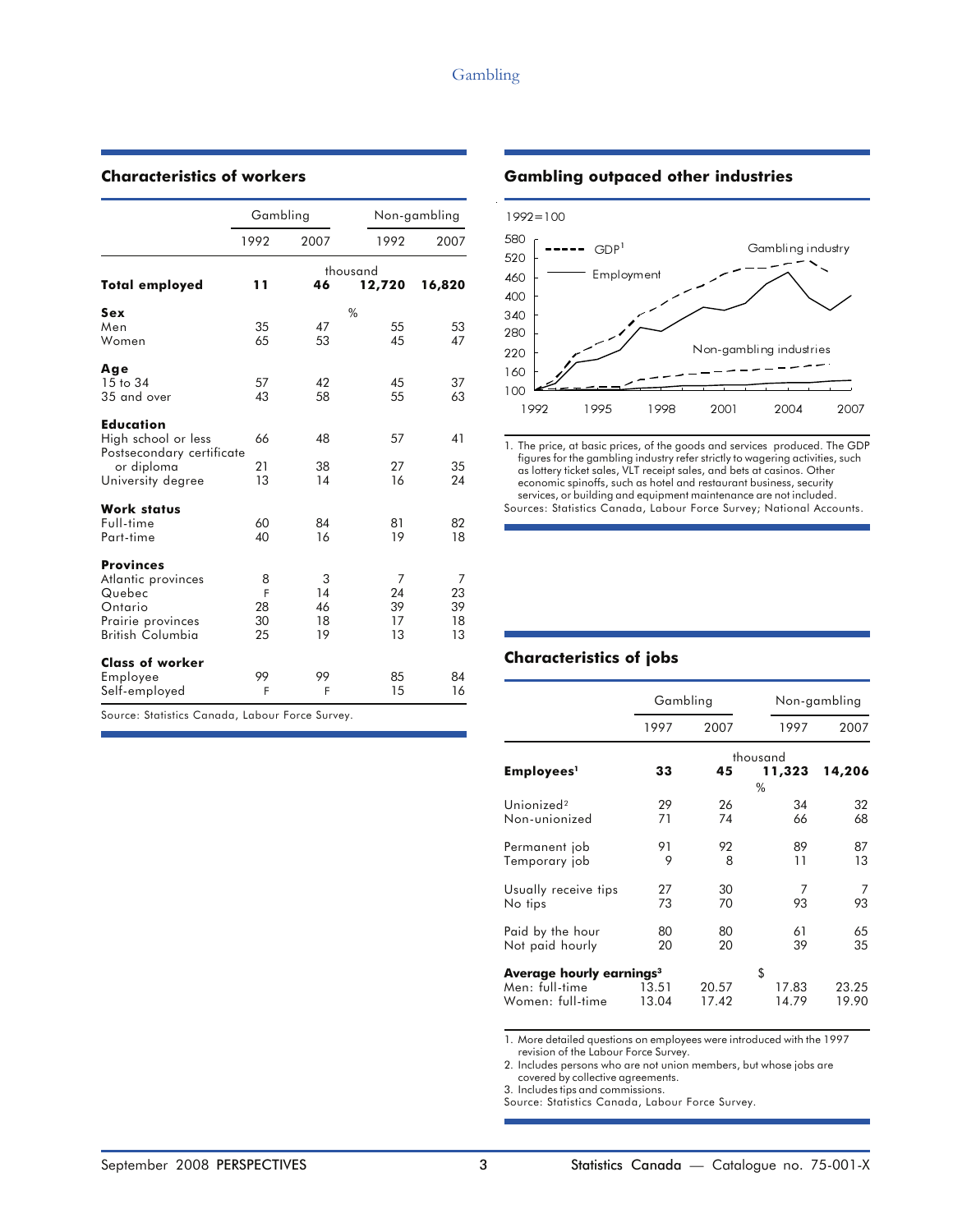#### Household expenditures on gambling activities

|                                    | At least one<br>gambling activity |    |     | Government<br>lotteries |     | Other<br>lotteries/raffles,<br>etc. |       | Casinos, slot<br>machines<br>and VLTs | Bingos |                  |
|------------------------------------|-----------------------------------|----|-----|-------------------------|-----|-------------------------------------|-------|---------------------------------------|--------|------------------|
|                                    | \$                                | %  | \$  | %                       | \$  | %                                   | \$    | %                                     | \$     | %                |
| <b>All households</b>              |                                   |    |     |                         |     |                                     |       |                                       |        |                  |
| 2000                               | 492                               | 74 | 245 | 64                      | 84  | 31                                  | 546   | 21                                    | 743    | 9                |
| 2001                               | 513                               | 72 | 257 | 62                      | 98  | 30                                  | 554   | 20                                    | 815    | 9                |
| 2002                               | 570                               | 73 | 263 | 63                      | 129 | 30                                  | 679   | 21                                    | 905    | 8                |
| 2003                               | 506                               | 74 | 243 | 66                      | 96  | 29                                  | 670   | 19                                    | 799    | $\,8\,$          |
| 2004                               | 514                               | 71 | 265 | 61                      | 101 | 28                                  | 664   | 19                                    | 805    | 6                |
| 2005                               | 549                               | 69 | 254 | 61                      | 142 | 27                                  | 720   | 18                                    | 963    | 6                |
| 2006                               | 493                               | 73 | 254 | 64                      | 109 | 28                                  | 686   | 19                                    | 521    | 6                |
| One-person households <sup>1</sup> | 523                               | 62 | 212 | 53                      | 103 | 18                                  | 1,034 | 16                                    | 566    | 5                |
| Men                                | 731                               | 62 | 274 | 55                      | 141 | 18                                  | 1,667 | 16                                    | 267    | $\boldsymbol{2}$ |
| 18 to 44                           | 606                               | 56 | 204 | 48                      | 118 | 17                                  | 1,101 | 20                                    | F      | F                |
| 45 to 64                           | 1,038                             | 66 | 300 | 61                      | 98  | 21                                  | 4,069 | 12                                    | F      | F                |
| 65 and over                        | 521                               | 70 | 367 | 62                      | 285 | 17                                  | 516   | 15                                    | F      | F                |
| Women                              | 341                               | 62 | 153 | 51                      | 70  | 19                                  | 446   | 15                                    | 641    | 8                |
| 18 to 44                           | 210                               | 64 | 88  | 52                      | 58  | 22                                  | 310   | 21                                    | F      | F                |
| 45 to 64                           | 306                               | 68 | 164 | 58                      | 81  | 23                                  | 521   | 11                                    | 529    | $\overline{7}$   |
| 65 and over                        | 455                               | 56 | 182 | 46                      | 66  | 14                                  | 510   | 15                                    | 778    | 11               |
| <b>All households</b>              |                                   |    |     |                         |     |                                     |       |                                       |        |                  |
| Newfoundland and Labrador          | 472                               | 76 | 278 | 67                      | 79  | 41                                  | 541   | 10                                    | 556    | 16               |
| Prince Edward Island               | 441                               | 76 | 234 | 59                      | 104 | 51                                  | 262   | 17                                    | 982    | 10               |
| Nova Scotia                        | 424                               | 80 | 228 | 69                      | 72  | 47                                  | 499   | 17                                    | 705    | 9                |
| New Brunswick                      | 422                               | 73 | 277 | 64                      | 76  | 39                                  | 458   | 8                                     | 673    | 9                |
| Quebec                             | 402                               | 75 | 258 | 68                      | 95  | 17                                  | 494   | 16                                    | 359    | $\overline{7}$   |
| Ontario                            | 507                               | 71 | 258 | 63                      | 109 | 27                                  | 647   | 22                                    | 598    | $\sqrt{5}$       |
| Manitoba                           | 548                               | 69 | 220 | 57                      | 95  | 36                                  | 778   | 21                                    | 599    | 10               |
| Saskatchewan                       | 491                               | 77 | 212 | 63                      | 108 | 49                                  | 537   | 28                                    | 546    | 8                |
| Alberta                            | 566                               | 72 | 272 | 62                      | 156 | 39                                  | 757   | 20                                    | 497    | 6                |
| <b>British Columbia</b>            | 605                               | 70 | 238 | 62                      | 112 | 28                                  | 1,184 | 18                                    | 566    | 5                |
| Income after tax                   |                                   |    |     |                         |     |                                     |       |                                       |        |                  |
| Less than \$20,000                 | 469                               | 54 | 190 | 46                      | 75  | 11                                  | 1,057 | 11                                    | 580    | 8                |
| \$20,000 to \$39,999               | 513                               | 69 | 247 | 62                      | 102 | 22                                  | 859   | 16                                    | 590    | 8                |
| \$40,000 to \$59,999               | 446                               | 77 | 269 | 69                      | 100 | 31                                  | 492   | 21                                    | 428    | 6                |
| \$60,000 to \$79,999               | 445                               | 80 | 247 | 71                      | 93  | 36                                  | 551   | 24                                    | 370    | $\mathfrak s$    |
| \$80,000 and over                  | 566                               | 82 | 285 | 72                      | 140 | 41                                  | 672   | 26                                    | 549    | $\overline{4}$   |

1. Using one-person households allows examination of individual characteristics. Persons 18 and over were selected as this is the legal age for gambling in most provinces.

Note: Expenditures are per spending household. Unless otherwise indicated, figures are for 2006.

Source: Statistics Canada, Survey of Household Spending.